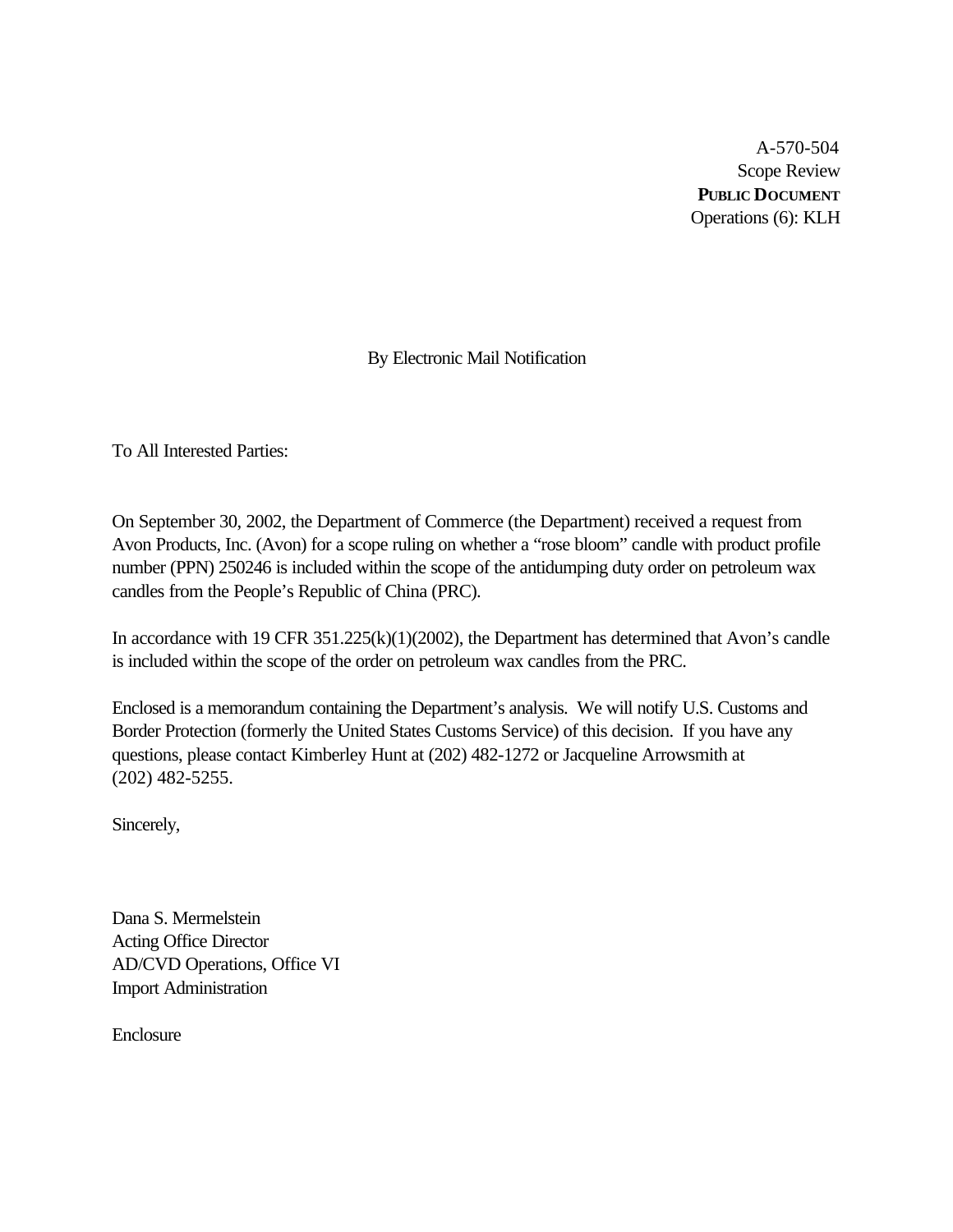A-570-504 Scope Review **PUBLIC DOCUMENT** Operations (6): KLH

| <b>MEMORANDUM FOR:</b> | Barbara E. Tillman<br><b>Acting Deputy Assistant Secretary</b><br>for Import Administration                                                    |
|------------------------|------------------------------------------------------------------------------------------------------------------------------------------------|
| FROM:                  | Dana S. Mermelstein<br><b>Acting Office Director</b><br>AD/CVD Operations, Office VI                                                           |
| <b>SUBJECT:</b>        | Final Scope Ruling: Antidumping Duty Order on Petroleum Wax<br>Candles From the People's Republic of China (A-570-504);<br>Avon Products, Inc. |

### **Summary**

On September 30, 2002, the Department of Commerce (the Department) received a request from Avon Products, Inc. (Avon) for a scope ruling on a candle with the Product Profile Number (PPN) 250246 to determine whether this candle is covered by the antidumping duty order on petroleum wax candles from the People's Republic of China (PRC). (Petroleum Wax Candles from the PRC: Final Determination of Sales at Less Than Fair Value, 51 FR 25085 (July 10, 1986) (Final Determination)); Antidumping Duty Order: Petroleum Wax Candles from the People's Republic of China, 51 FR 30686 (August 28, 1986) (Order). In accordance with 19 CFR 351.225(k)(1), the Department finds that Avon's candle is within the scope of the antidumping duty order on petroleum wax candles from the PRC.<sup>1</sup>

## **Background**

Avon filed its request for a scope ruling in proper form on September 30, 2002. On November 22, 2002, the National Candle Association (NCA), an interested party in this proceeding, filed comments opposing Avon's request. On December 13, 2002, Avon filed rebuttal comments to

 $<sup>1</sup>$  The Department has developed an internet website that allows interested parties to access prior</sup> scope determinations regarding the antidumping duty order on petroleum wax candles from the PRC. This website lists all scope determinations from 1991 to the present. It can be accessed at http://ia.ita.doc.gov/download/candles-prc-scope/. The Department will update the website periodically to include newly issued scope rulings.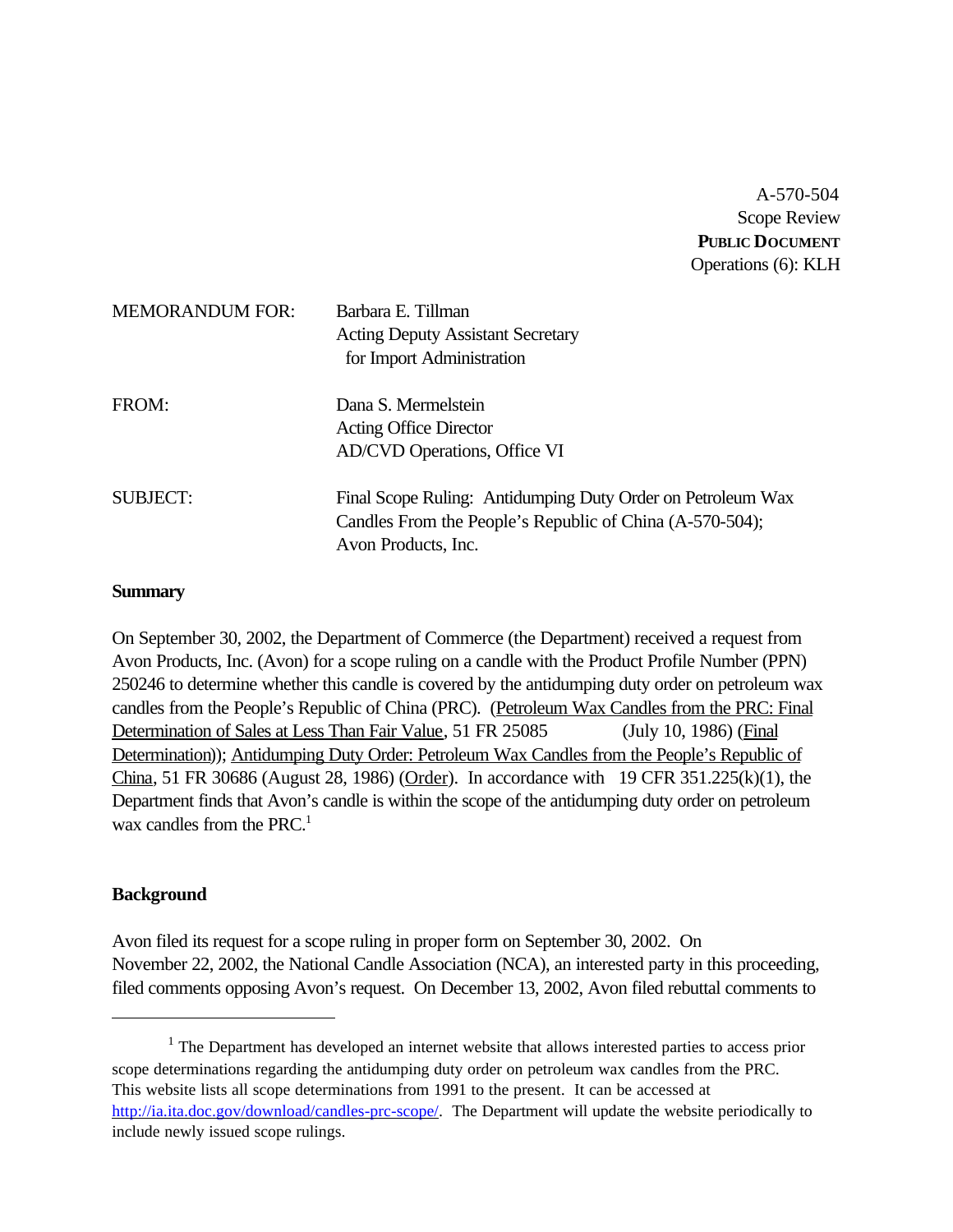the NCA's November 22, 2002, submission.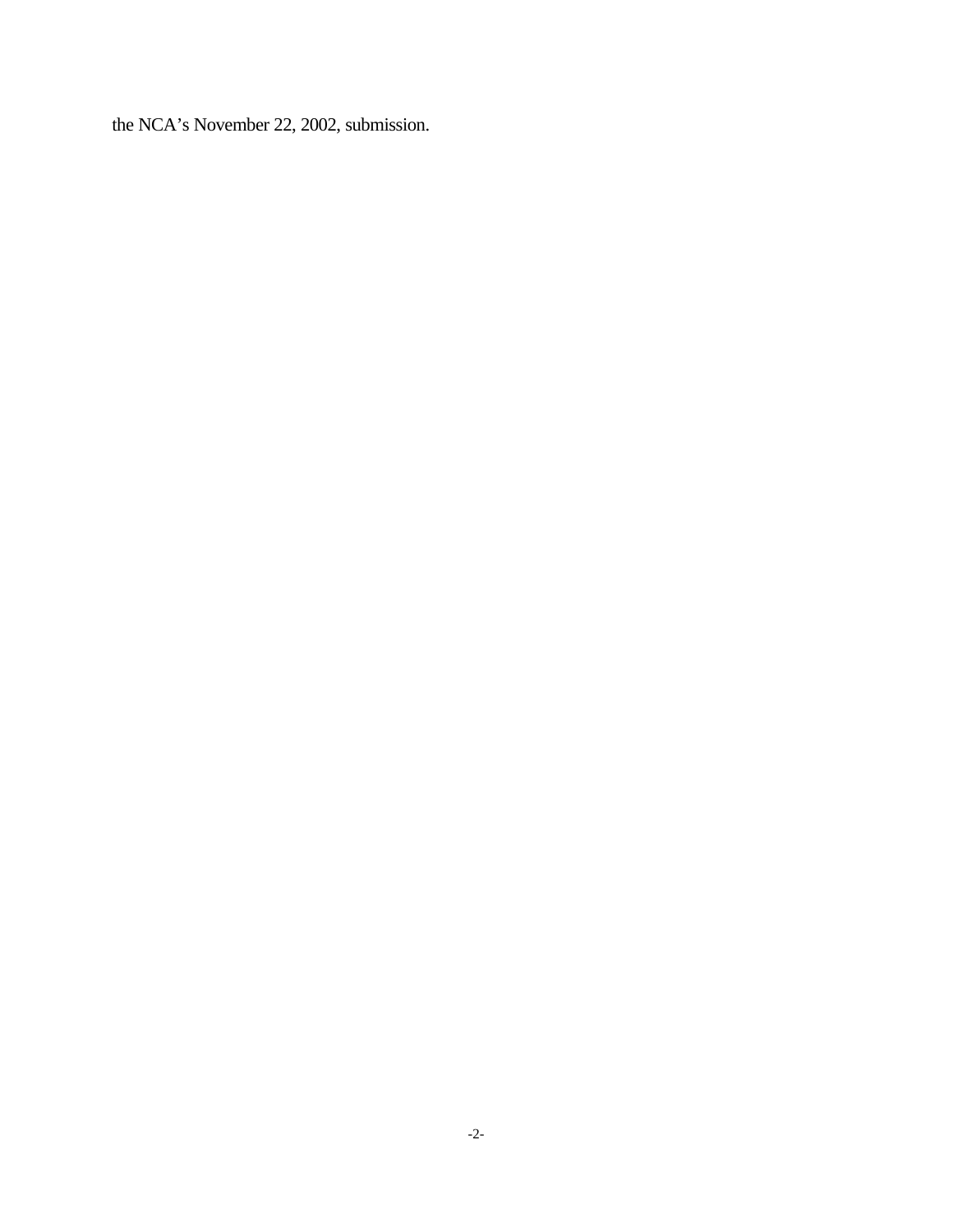# **Product Description**

Avon's request concerns a molded petroleum wax candle with a rounded "rose bloom" shape (PPN 250246). According to Avon, the candle resembles a molded rose-bloom-shaped flower. Avon's September 30, 2002, submission contains top, bottom and side view photographs of the candle. Avon also submitted a sample of the candle.

The "rose bloom" candle is approximately one inch tall and approximately two inches wide. The "rose bloom" is light lavender in color.

# **Avon Products, Inc.'s Request**

Avon argues that its "rose bloom" candle is molded in the identifiable shape of a blooming rose with carved wax petals. See Avon's September 30, 2002, submission at 1. Specifically, Avon argues that the Department should determine that its "rose bloom" candle is not included within the Order because it is an identifiable object, based on information in the 1987 Customs Notice.<sup>2</sup> Avon argues that the Department has determined that "novelty" candles in the shape of such identifiable objects as morning glories, lilies, sunflowers, and rose blooms are not included within the Order. See e.g., Final Scope Ruling Atico International, Inc. (February 19, 2002) (Atico Scope Ruling).

Avon further argues that the subject "rose bloom" candle clearly evidences physical characteristics materially different from candles which are included within the Order because it is shaped as an identifiable object, namely a "rose bloom."

## **The National Candle Association's Comments**

In its comments, the NCA retraces the history of this antidumping duty order, including the import surges and resultant injury suffered by domestic manufacturers, which prompted the original September

 $2$ The Customs Notice was a notice issued by the Department to the Bureau of Customs and Border Protection (BCBP) in connection with a July 1987 scope determination concerning an exception to the Order for novelty candles, which states:

The Department of Commerce has determined that certain novelty candles, such as Christmas novelty candles, are not within the scope of the antidumping duty order on petroleum-wax candles from the People's Republic of China (PRC). Christmas novelty candles are candles specially designed for use only in connection with the Christmas holiday season. This use is clearly indicated by Christmas scenes and symbols depicted in the candle design. Other novelty candles not within the scope of the order include candles having scenes or symbols of other occasions (e.g., religious holidays or special events) depicted in their designs, figurine candles, and candles shaped in the form of identifiable objects  $(\underline{e.g.})$ , animals or numerals).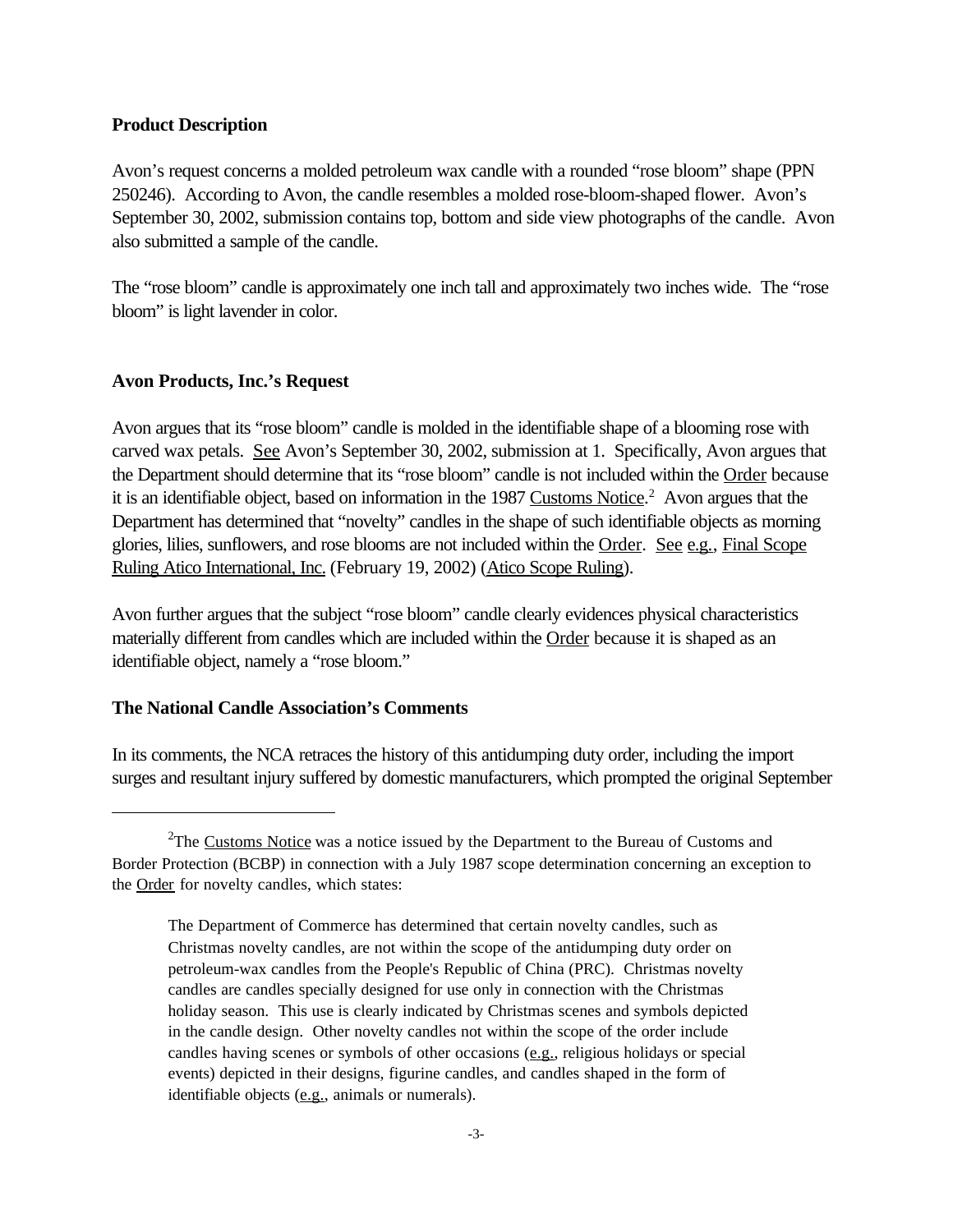1985 antidumping petition. The NCA contends that the antidumping statute and antidumping duty orders are remedial in nature and exceptions to them should be construed as narrowly as possible to preserve the efficacy of the order on petroleum wax candles from the PRC. In support of its assertion, the NCA cites a Court of International Trade (CIT) decision, with regard to the novelty exception, in which the CIT noted that "a candle must be specifically designed for use only in connection with a religious holiday or special event to fall within the novelty candle exception." Russ Berrie, 57 F. Supp. 2d at 1194-1195. Thus, the NCA argues that the Department narrowly limited the novelty candle exception to figurine candles, candles shaped in the form of identifiable objects, and candles specifically designed for use only in connection with the holiday season.

With respect to Avon's "rose bloom" candle, the NCA argues that this candle is in the shape of a round, which is one of the shapes listed by the inclusive language of the Order's scope. The NCA claims that Avon's "rose bloom" is not in the shape of an identifiable object. NCA further states that the "rose bloom" shape cannot be identified from most angles and is only discernible when viewed from above the candle.

The NCA distinguished Atico Scope Ruling based on the fact that the candles, which were found not to be included within the scope, had petals on the top and the sides of the candles so that the flower shape could be identified from most angles. NCA further states that Avon's "rose bloom" is more similar to the "tulip lantern" in the Final Scope Ruling for Premier Candle Corp.

(Feb. 25, 2002), which was determined to be included within the Order because the Department found that it was not recognizable as a tulip from multiple angles. The NCA argues that the "rose bloom" is a round and is not an identifiable object, and thus, does not fall under the novelty exception.

## **Avon Products, Inc.'s Rebuttal**

In a December 16, 2002, rebuttal brief, Avon rebuts the NCA's argument that the "rose bloom" is a round by citing definitions of the word "round" as found in various dictionaries. Avon contends that the word "round" has a definition which suggests a ball or globe-shape; whereas the instant candle is not completely spherical and has the shape of a rose. Avon contends that the etchings on the side of the candle delineate the "side petals," which according to Avon, is the criteria the Department used to in determining that Atico's flower candles were outside the scope of the Order. See Atico Scope Ruling. Furthermore, Avon explains that the "tulip lantern" candle, which NCA claims is similar to Avon's "rose bloom," was a wax-filled container which was not recognizable as a tulip from any angle, and therefore cannot be compared to Avon's "rose bloom" candle. Finally, Avon claims it is not trying to narrow the scope of the Order as the NCA contends, but instead it is the NCA that is attempting to broaden the scope.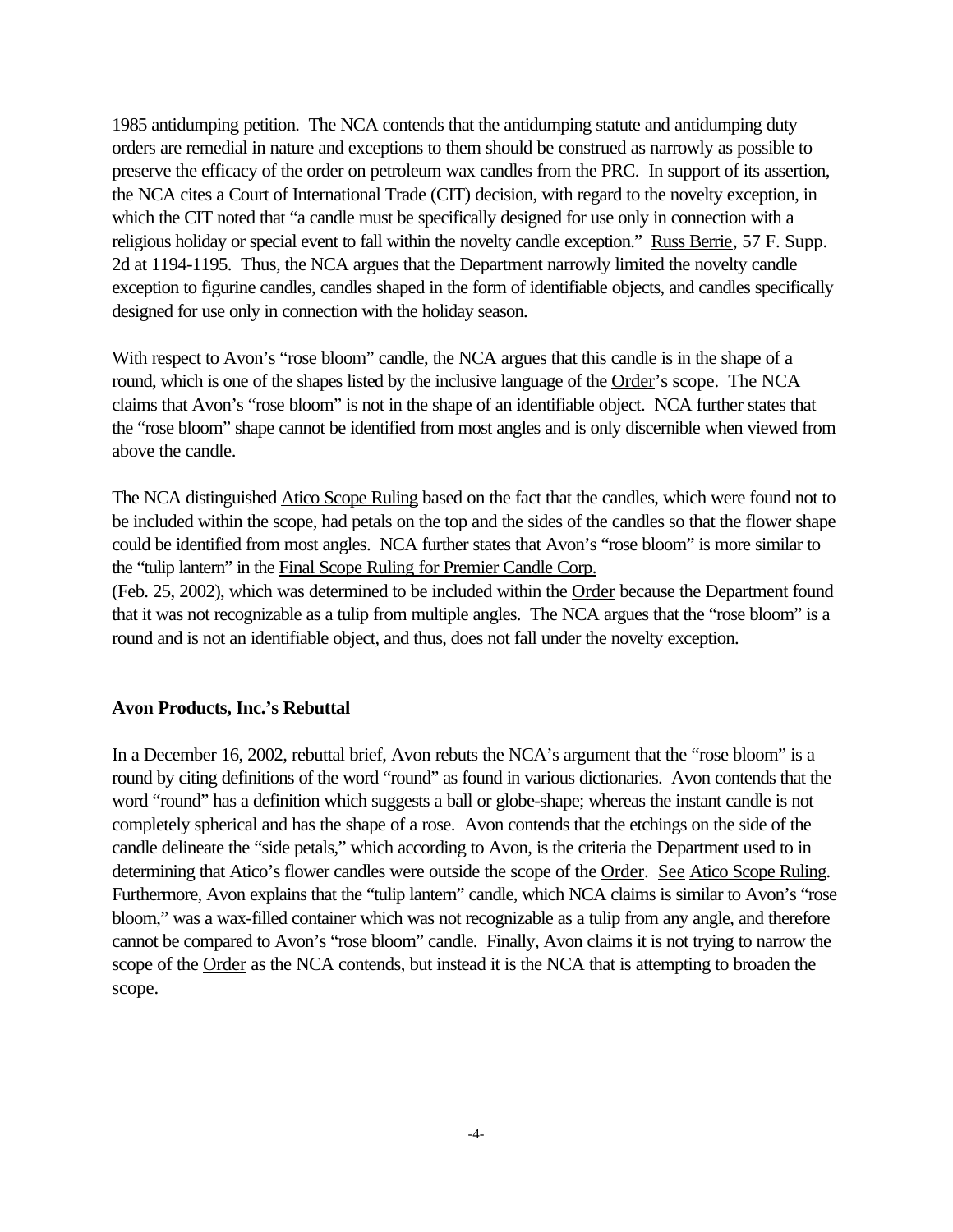# **Legal Framework**

The Department examines scope requests in accordance with the Department's scope regulations, which may be found at 19 CFR 351.225 (2003). On matters concerning the scope of an antidumping duty order, the Department first examines the descriptions of the merchandise contained in the petition, the initial investigation, and the determinations of the Secretary (including prior scope determinations) and the International Trade Commission (the Commission). See 19 CFR 351.225(k)(1). If the Department determines that these descriptions are dispositive of the matter, the Department will issue a final scope ruling as to whether or not the product is covered by the order. See 19 CFR 351.225(d).

Conversely, where the descriptions of the merchandise are *not* dispositive, the Department will consider the five additional factors set forth at 19 CFR  $351.225(k)(2)$ . These criteria are: i) the physical characteristics of the merchandise; ii) the expectations of the ultimate purchasers; iii) the ultimate use of the product; iv) the channels of trade in which the product is sold; and v) the manner in which the product is advertised and displayed. The determination as to which analytical framework is most appropriate in any given scope inquiry is made on a case-by-case basis, with or without formal inquiry, after consideration of all evidence before the Department.

Pursuant to 19 CFR 351.225(k)(1), the Department will examine the description of the subject merchandise from the petition, the initial investigation, and the Commission's determinations. In its petition of September 4, 1985, the NCA requested that the investigation cover:

{c}andles {which} are made from petroleum wax and contain fiber or paper-cored wicks. They are sold in the following shapes: tapers, spirals, and straight-sided dinner candles; rounds, columns, pillars; votives; and various wax-filled containers. These candles may be scented or unscented and are generally used by retail consumers in the home or yard for decorative or lighting purposes.

See Antidumping Petition (September 4, 1985) at 7.

The Department defined the scope of the investigation in its notice of initiation. This scope language carried forward without change through the preliminary and final determinations of sales at less than fair value and the Order:

{c}ertain scented or unscented petroleum wax candles made from petroleum wax and having fiber or paper-cored wicks. They are sold in the following shapes: tapers, spirals, and straight-sided dinner candles; rounds, columns, pillars, votives; and various wax-filled containers.

See Petroleum Wax Candles from the People's Republic of China: Initiation of Antidumping Duty Investigation, 50 FR 39743 (September 30, 1985); Petroleum Wax Candles from the People's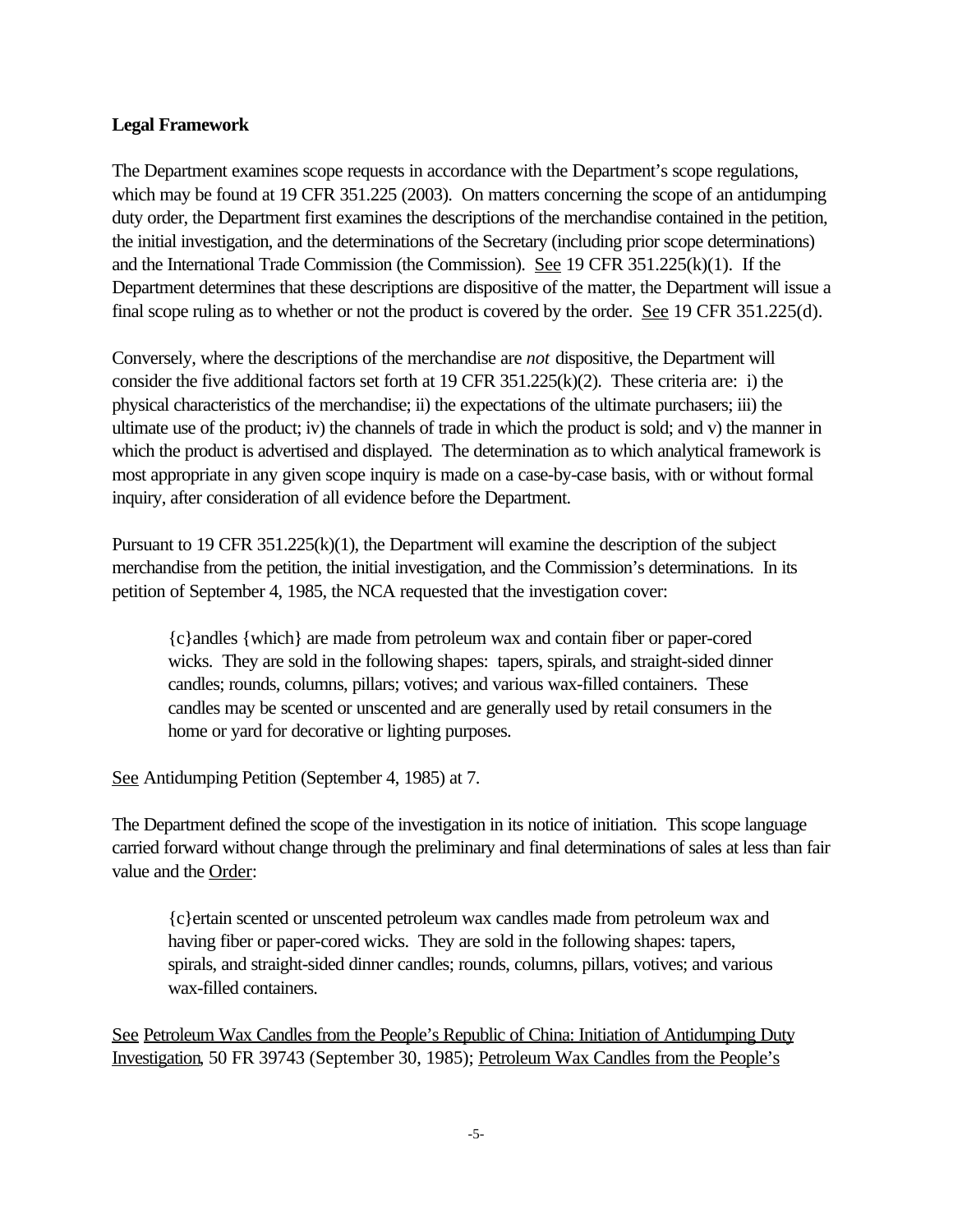Republic of China: Preliminary Determination of Sales at Less Than Fair Value, 51 FR 6016 (February 19, 1986); Final Determination; and Order.

The Commission adopted a similar definition of the "like product" subject to its determinations, noting that the investigations did not include "birthday, birthday numeral and figurine type candles." See Determinations of the Commission (Final), USITC Publication 1888, August 1986, at 4, note 5, and A-2 (Commission Determination). The Commission stated that "we determine that the domestic like product shall consist only of petroleum wax candles." See Commission Determination, at 9. In its discussion of like product, the Commission also stated:

Petroleum wax candles are those composed of over 50 percent petroleum wax, and may contain other waxes in varying amounts, depending on the size and shape of the candle, to enhance the melt-point, viscosity, and burning power.

### See Commission Determination, at 4-5.

The Department clarified the scope of the Order in relation to certain novelty candles. See Russ Berrie Ruling 57 F.Supp. 2d at 1194. In July 1987, the Department issued a notice to the United States Customs Service (now known as Customs and Border Protection (CBP)) in connection with a scope ruling which provides:

The Department of Commerce has determined that certain novelty candles, such as Christmas novelty candles, are not within the scope of the antidumping duty order on petroleum-wax candles from the People's Republic of China (PRC). Christmas novelty candles are candles specially designed for use only in connection with the Christmas holiday season. This use is clearly indicated by Christmas scenes and symbols depicted in the candle design. Other novelty candles not within the scope of the order include candles having scenes or symbols of other occasions (e.g., religious holidays or special events) depicted in their designs, figurine candles, and candles shaped in the form of identifiable objects (e.g., animals or numerals).

#### See Customs Notice.

Documents and parts thereof from the underlying investigation deemed relevant by the Department to this scope ruling were made part of the record of this determination and are referenced herein. Documents that were not presented to the Department, or placed by it on the record, do not constitute part of the administrative record for this scope determination.

In November 2001, the Department changed its interpretation of the scope of the Order. See Final Scope Ruling – Antidumping Duty Order on Petroleum Wax Candles From the People's Republic of China (A-570-504); J.C. Penney (November 9, 2001) (J.C. Penney Ruling). In this ruling, the Department reviewed the text of the scope of the Order, beginning with the text of the first sentence of the scope which covers "{c}ertain scented or unscented petroleum wax candles made from petroleum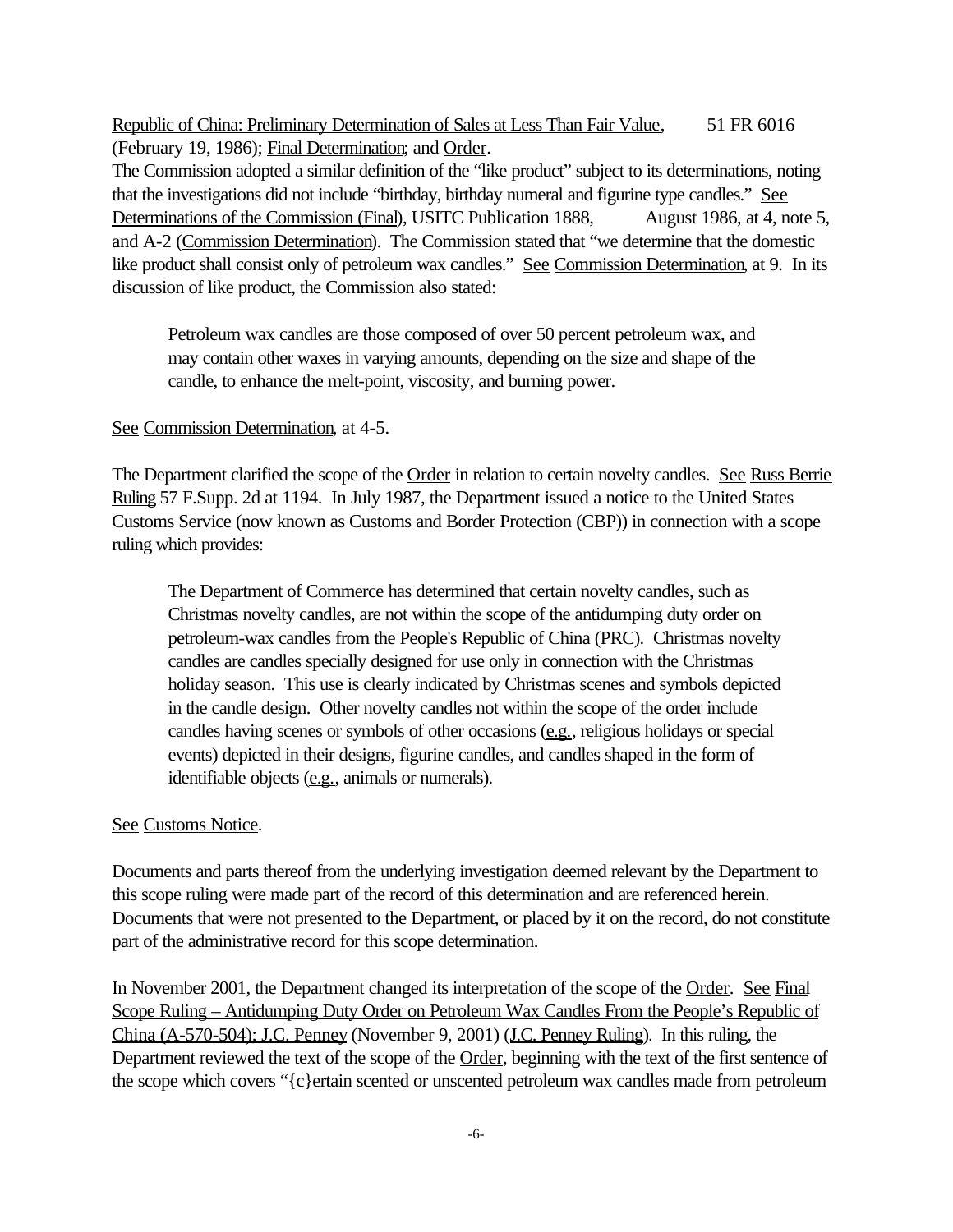wax and having fiber or paper-cored wicks." See Order. The text following this broad, inclusive sentence provides a list of shapes; this list is not modified by any express words of exclusivity. The result of our prior practice of not including within the scope of the Order candles of a shape other than those specifically listed in the Order was inconsistent with the fact that the candles were "scented or unscented petroleum wax candles made from petroleum wax and having fiber or paper-cored wicks."<sup>3</sup> In the J.C. Penney Ruling, the Department revised this practice because the former practice had the effect of narrowing the broad coverage of the first sentence of the Order's scope. The list of shapes in the second sentence of the Order's scope does not provide a textual basis for such a narrowing of the coverage of the first sentence of the Order's scope.

This approach of evaluating candles in light of the entire text of the Order's scope is in keeping with Duferco Steel, noting that a better approach in scope rulings is to avoid subjective issues of intent and, instead, look to the petition's language to determine whether the class or kind of merchandise at issue was expressly included. See Duferco Steel, Inc. v. United States, 146 F. Supp. 2d 913 (CIT 2001) (Duferco Steel).

Although the specific scope decision in Duferco Steel has been overturned by the United States Court of Appeals of the Federal Circuit (CAFC) in Duferco Steel, Inc. v. United States, 296 F.3d 1087 (Fed. Cir. 2002) (Duferco Steel II), the Court's ruling does not undermine the Department's scope determination in the J.C. Penney Ruling. The plain language of the scope of the Order clearly states "{c}ertain scented or unscented petroleum wax candles made from petroleum wax and having fiber or paper-cored wicks . . . sold in the following shapes: tapers, spirals, and straight-sided dinner candles; rounds, columns, pillars, votives; and various wax-filled containers" are included within the scope of the Order. Thus, the Order offers a descriptive list of the shapes of candles included within the Order, but, as the courts have recognized, there is no requirement that every single product covered must be identified in the scope. More specifically, the CAFC has stated that "the petitions that led to the issuance of the order did not need to specifically identify the {product} in order to cover {it}; our precedent, to say nothing of the regulations, makes clear that neither a petition nor an antidumping or countervailing duty order requires that level of specificity."<sup>4</sup> The CAFC further stated "{a}s a matter of law, a petition need not list the entire universe of products . . . in order {for the petition} to cover those

<sup>3</sup> See, e.g., Final Scope Ruling - Antidumping Duty Order on Petroleum Wax Candles From the People's Republic of China (A-570-504); Endar Corp. (January 11, 2000) (Endar) (The Department determines that a "dragonfly" candle, in the shape of a rough-hewn stone with a dragonfly carved on top, should not be included within the scope because it is of a shape not specifically listed by the language of the scope), and Final Scope Ruling – Antidumping Duty Order on Petroleum Wax Candles From the People's Republic of China (A-570-504); American Drug Stores, Inc. (March 16, 1998) (The Department determined that a sphere or ball-shaped candle should not be included within scope because it is a shape not specifically listed by the language of the scope).

<sup>4</sup> Novosteel SA v. United States, 284 F.3d 1261, 1264 (Fed. Cir. 2002).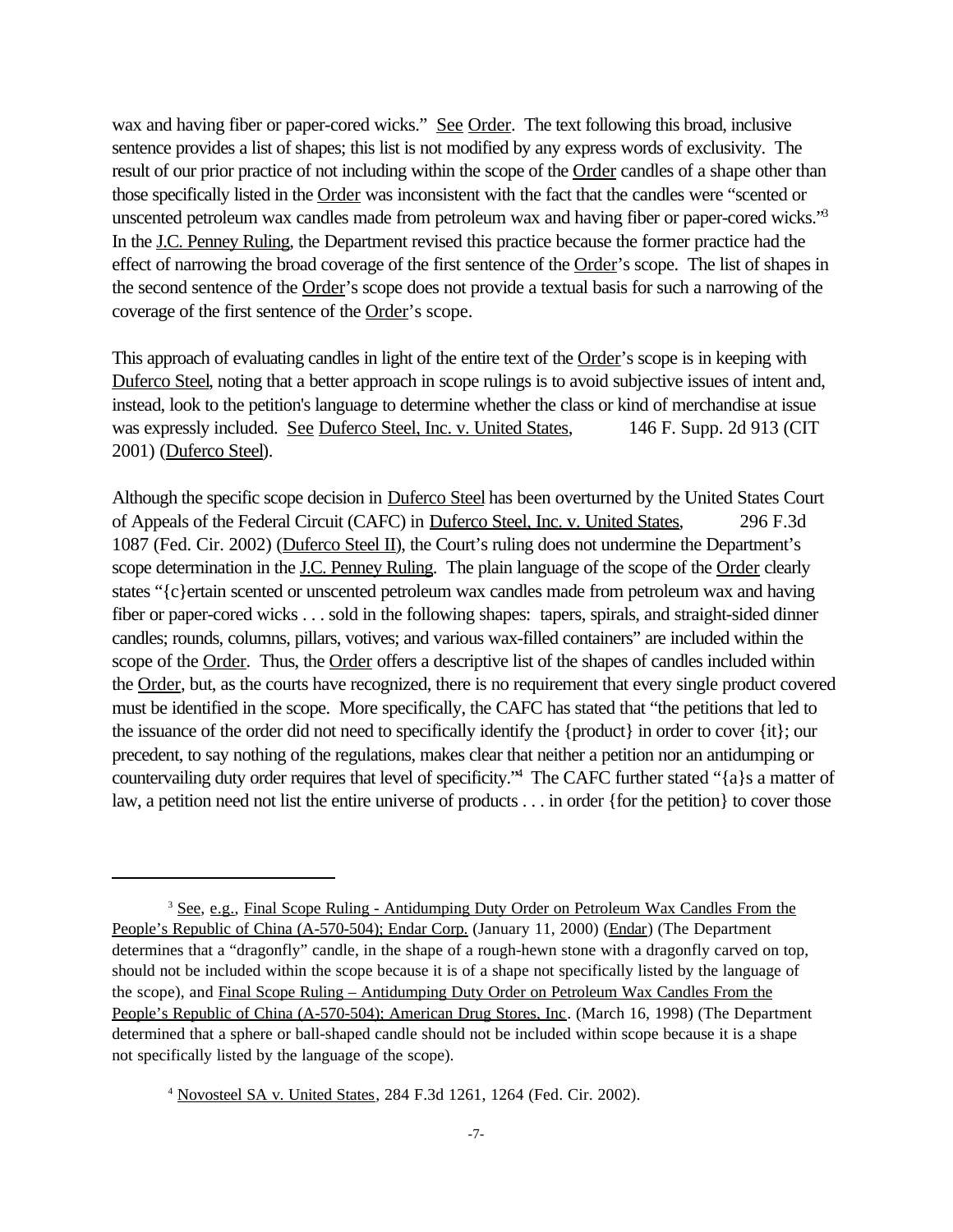products."<sup>5</sup> Thus, as applied to this Order, there is no requirement, nor is it possible, for all the shapes of candles to be listed.<sup>6</sup> In fact, if the list were exhaustive, there would have been no need for the Department to render a decision on novelty candles or any other candle that was not explicitly listed as a shape in the scope of the Order. However, the Department did issue the novelty candle exception, which offered a narrowly construed exception and left all other petroleum wax candles from the PRC covered by the Order.

When determining whether a particular novelty candle is within the scope of the Order, the Department will first determine whether the candle is made of petroleum wax. If the candle is made of petroleum wax, the Department will look to see whether the shape of the candle falls within those shapes listed in the second sentence of the scope as defined in the Order, *i.e.*, "tapers, spirals, and straight-sided dinner candles; rounds, columns, pillars, votives; and various wax-filled containers." If the Department determines that a candle is one of these shapes, it is within the scope of the Order.

If the Department finds that a candle's shape is not among the shapes listed in the second sentence of the scope as defined in the Order, *i.e.*, taper, spiral, straight-sided dinner candle, round, column, pillar, votive, and various wax-filled containers, then the candle will be evaluated to determine whether it is a novelty candle. For a candle to qualify for this exception, the characteristic which is claimed to render it a novelty candle (*i.e.*, the shape of an identifiable object or a holiday-specific design), should be easily recognizable in order for the candle to merit not being included within the scope of the Order. Specifically, among other determining factors, the Department will examine whether the characteristic is identifiable from most angles and whether or not it is minimally decorative, e.g., small and/or singularly placed on the candle. If the identifiable object or holiday-specific design is not identifiable from most angles, or if the design or characteristic is minimally decorative, the Department may determine that the candle should be included within the scope of the Order. See Final Scope Ruling – Antidumping Duty Order on Petroleum Wax Candles From the People's Republic of China (A-570-504); J.C. Penney Purchasing Corp. (May 21, 2001); Final Scope Ruling – Antidumping Duty Order on Petroleum Wax Candles From the People's Republic of China (A-570-504); San Francisco Candle Co. (Feb. 12, 2001) (SFCC Ruling); San Francisco Candle Company, Inc. v. United States, 265 F. Supp. 2d 1374, 1379 (CIT 2003) (SFCC); and Endar. If the candle does not possess characteristics set out in the 1987 novelty candle exception, and it is a scented or unscented petroleum wax candle made from petroleum wax and having a fiber or paper-cored wick, the Department will determine that the candle is within the scope of the Order.

### **Analysis of Avon's Candle**

 $^5$  <u>Id.</u>

<sup>6</sup> See Petroleum Wax Candles from China, USITC Pub. No. 3226 Investigation No. 731-TA-282 (Review) (August 1999) (USITC Pub. No. 3226), at 18 ("Candles come in a wide variety of shapes and sizes. Major U.S. candle manufacturers reportedly will offer 1,000 to 2,000 varieties of candles in their product lines").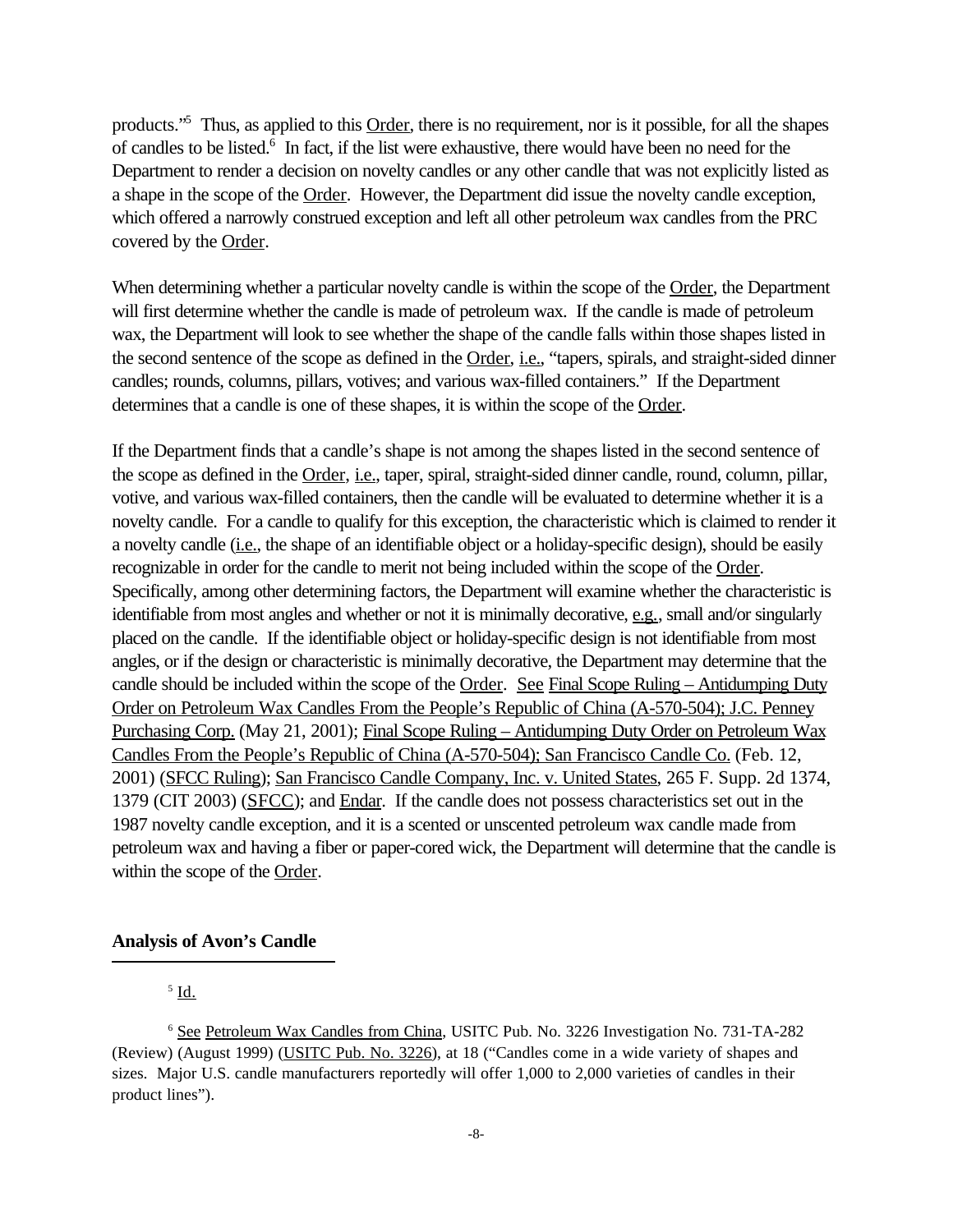With respect to the involved scope request, the Department finds that for the reasons outlined below, Avon's "rose bloom" candle (PPN 250246) is included within the scope of the Order. We find that this candle is included within the scope of the Order because this candle is not an identifiable object (i.e., a rose bloom). We find that this candle is not readily recognizable and identifiable as a "rose bloom" from multiple angles. Specifically, the candle does not appear as a "rose bloom" from the sides. Our analysis of the "rose bloom" candle is provided below.

Avon describes its "rose bloom" candle as approximately one inch tall and approximately two inches wide, and states that the candle is in the shape of a rose in bloom. The candle is light lavender with individual molded petals that are visible from above the candle. The candle resembles a bowl when viewed from all sides of the candle, and thus, is not identifiable from a majority of angles. From above, the candle is obviously a rose with distinguishable petals which overlap and increase in number as they near the center of the candle, giving the appearance of a rose in full bloom.

We disagree with Avon's argument that the "rose bloom" candle is in the shape of an identifiable object, and therefore, should not be included within the scope of the order on petroleum wax candles from the PRC. Pursuant to the Department's change in practice stated in J.C. Penney Scope Ruling, if a candle is not in a shape specifically listed in the Order's scope, it will not automatically be excluded from the scope of the Order. See J.C. Penney Scope Ruling. Instead, the Department will normally evaluate whether the candle is a scented or unscented petroleum wax candle made from petroleum wax and having a fiber or paper-cored wick. In the involved case, the "rose bloom" candle (PPN 250246) is a petroleum wax candle with a fiber-cored wick. Therefore, we must evaluate whether the characteristics of this candle bring it outside of the scope of the Order pursuant to the novelty candle exception detailed in the Customs Notice and our interpretation set forth in the J.C. Penney Scope Ruling.

Based on Avon's comments, we examined whether the "rose bloom" candle is in the shape of an identifiable object, namely, a rose. We found that this candle contains rudimentarily molded petals, which are only visible when viewing the candle from above. However, when the candle is viewed from the sides, the petals, and thus, the shape of the flower are not discernible. When viewed from any side, the candle does not show any identifiable flower motif, much less a resemblance to a rose. Given that the flower design is only discernible when viewed from above, we find that the "rose bloom" candle (PPN 250246) is not identifiable as a flower from a majority of angles. See San Francisco Candle Co. v. United States, 265 F.Supp. 2d 1274 (May 14, 2003). Because this candle is not readily recognizable and identifiable as a rose from multiple angles, we find that it is not an identifiable object and, therefore, it does not qualify for the novelty exception as an identifiable object. Thus, the Department finds that Avon's "rose bloom" candle (PPN 250246) does not fall under any exception, and is therefore included within the scope of the Order.